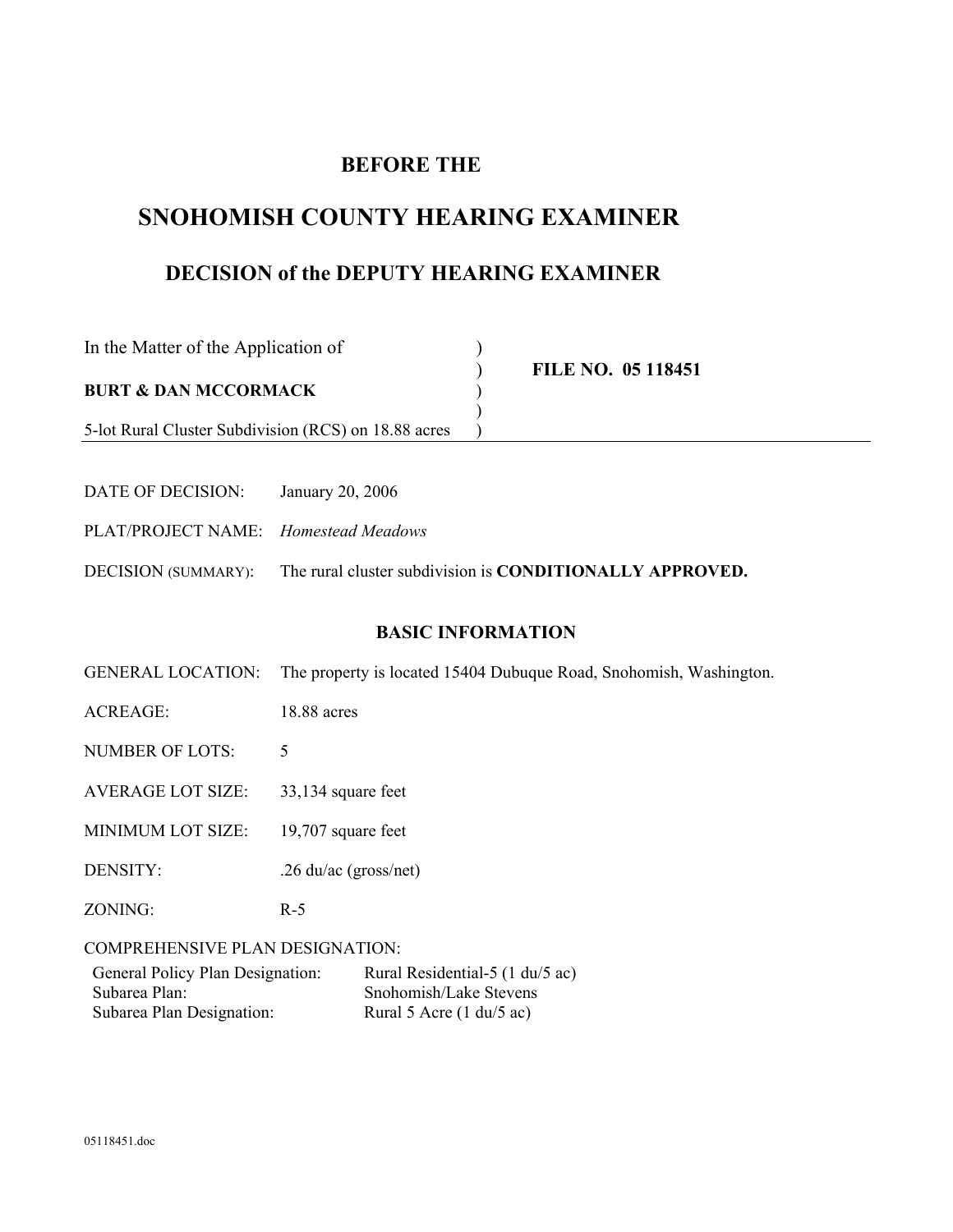| UTILITIES: |                            |
|------------|----------------------------|
| Water:     | Snohomish County PUD No. 1 |
| Sewer:     | Individual septic          |
|            |                            |

SCHOOL DISTRICT: Snohomish No. 201

FIRE DISTRICT: No. 4

SELECTED AGENCY RECOMMENDATIONS: Department of: Planning and Development Services (PDS): Approval subject to conditions Public Works (DPW): Approval subject to conditions

# **INTRODUCTION**

The applicant filed the Master Application on July 26, 2005. (Exhibit 1)

The Department of Planning and Development Services (PDS) gave proper public notice of the open record hearing as required by the county code. (Exhibits 16, 17 and 18)

A SEPA determination was made on November 17, 2005. (Exhibit 15) No appeal was filed.

The Examiner held an open record hearing on January 5, 2006, the  $62<sup>nd</sup>$  day of the 120-day decision making period. Witnesses were sworn, testimony was presented, and exhibits were entered at the hearing.

#### **PUBLIC HEARING**

The public hearing commenced on January 5, 2006 at 3:30 p.m.

- 1. The Examiner announced that he had read the PDS staff report, reviewed the file and viewed the area and therefore was generally apprised of the particular request involved.
- 2. The applicant Burt and Dan McCormack was represented by Jim Gardner of Cavassa & Associates. Snohomish County was represented by Ed Caine.
- 3. Vicinity landowner Bob Bisnett testified that his family has owned a parcel to the east for nearly 30 years (since 1978), that his children helped to buy it when they were very young, that it is a family dream to keep it and use it but that it needs better access if it is to realize the dream. He requests that access be allowed through the subject plat. (See Finding No. 5 herein.)

The hearing concluded at 4:05 p.m.

**NOTE**: For a complete record, an electronic recording of this hearing is available in the Office of the Hearing Examiner.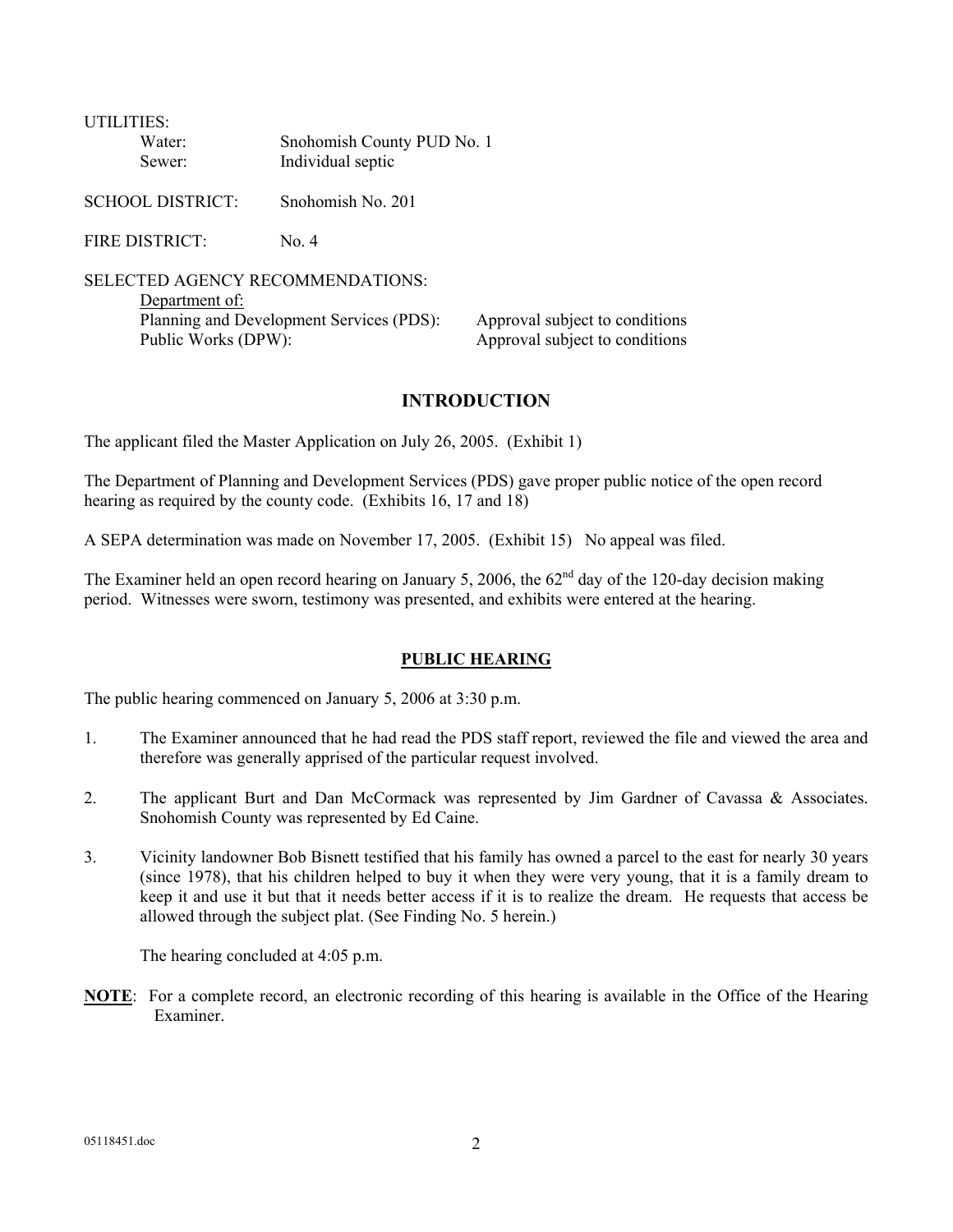## **FINDINGS, CONCLUSIONS AND DECISION**

#### **FINDINGS OF FACT**

Based on all the evidence of record, the following findings of fact are entered.

- 1. The master list of exhibits and witnesses which is a part of this file and which exhibits were considered by the Examiner, is hereby made a part of this file as if set forth in full herein.
- 2. The applicant proposes to construct a five-lot single-family rural cluster subdivision on 19 acres abutting the south side of Dubuque Road, approximately three miles northeast of Snohomish.
- 3. The developable area of the site is small due to several wetlands. The southern half of the site is forested. A Type 3 stream flows west to east across the subject parcel and is rated as potential Bulltrout habitat.
- 4. The site's hills and wetlands so restrict vehicular access that such access will have to await use of the plat road of an 11-lot development (*Homestead Creek*) on property abutting to the west. That access also avoids the severe driver sight distance limitation noted by the Examiner on a pre-hearing site visit at the current driveway access to the existing home on the subject site.
- 5. Exhibits 4 and 5 point out that the above-mentioned physical constraints make future phasing impossible here. Extension of the private road into this plat to future developments is not a possibility and, thus, the road will end in a permanent cul-de-sac of 40-foot radius. As a consequence, the help sought by Bob Bisnett for his 28-year-old access quest cannot come through the subject plat.
- 6. The DPW reviewed the request with regard to traffic mitigation and road design standards. This review covered Title 13 SCC and Chapter 30.66B SCC (Title 26B SCC) as to road system capacity, concurrency, inadequate road conditions, frontage improvements, access and circulation, and dedication/deeding of right-of-way, state highway impacts, impacts on other streets and roads, and Transportation Demand Management. As a result of this review, the DPW has determined that the development is concurrent and has no objection to the requests subject to various conditions.
- 7. The project would comply with park mitigation requirements under Chapter 30.66A SCC (Title 26A SCC) by the payment of \$1,361.22 for each new single-family home.
- 8. School mitigation requirements under Chapter 30.66C SCC (Title 26C SCC) have been reviewed and set forth in the conditions.
- 9. There is a Category 1 wetland and a Category 3 wetland on site. Appropriate buffers are provided. Buffer averaging is applied. PDS has reviewed the Critical Areas Study and Mitigation Plan and determined that the project complies with the critical areas regulations.
- 10. The PDS Engineering Division has reviewed the concept of the proposed grading and drainage and recommends approval of the project subject to conditions, which would be imposed during full detailed drainage plan review pursuant to Chapter 30.63A SCC (Title 24 SCC).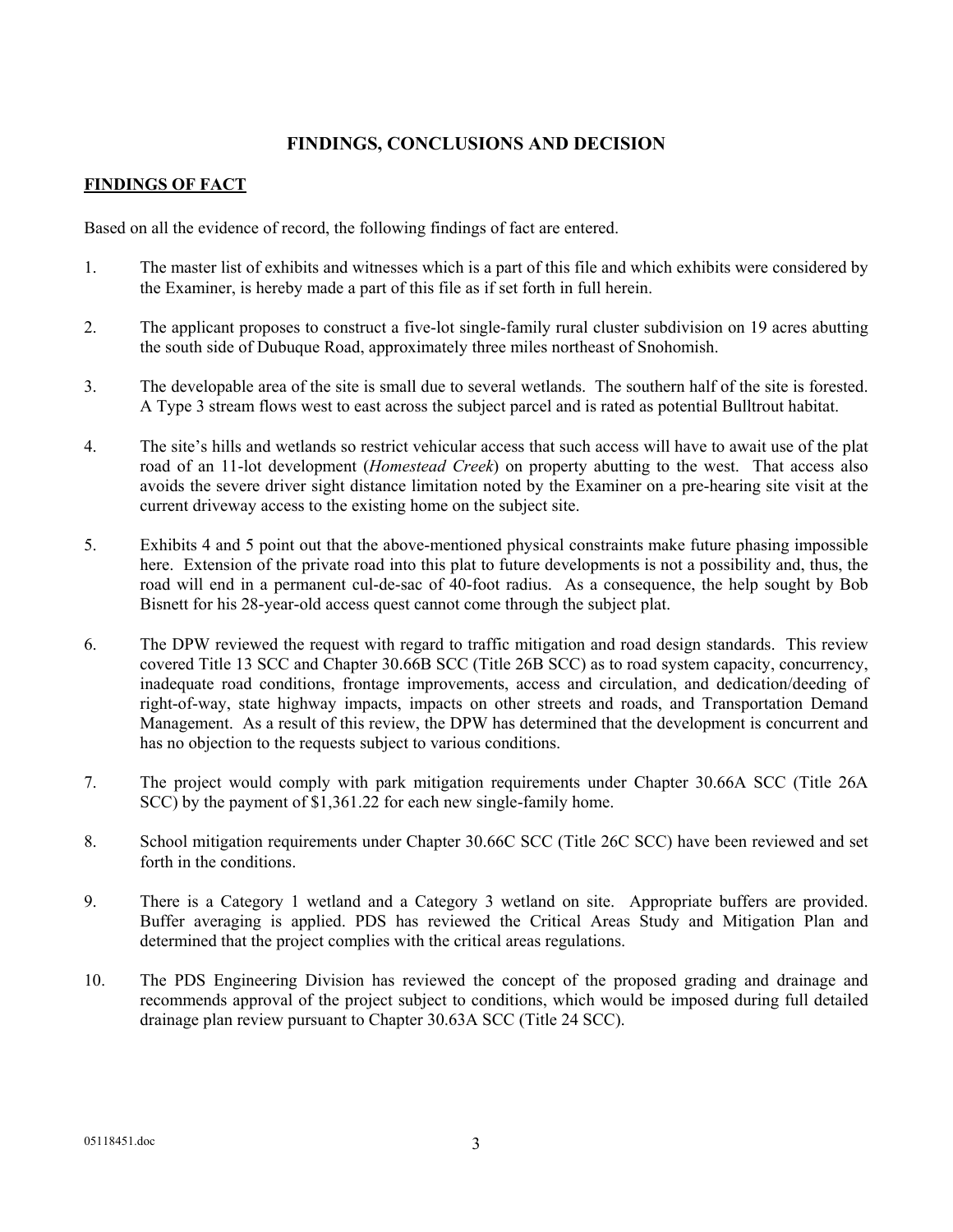- 11. The Snohomish County Health District has no objection to this proposal provided that public water and sewer are furnished. Public water and sewer service and electrical power will be available for this development.
- 12. The subject property is designated Rural Residential -5 on the GPP Future Land Use map, and is not located within an Urban Growth Area (UGA). It is not located within a mapped Growth Phasing Overlay. According to the GPP, the Rural Residentail-5 designation applies to lands which were previously designated Rural by various subarea plans and have been subsequently zoned R-5. The implementing zone in this designation will continue to be the R-5 zone.
- 13. The proposed use (single-family detached development) is essentially compatible with existing singlefamily detached developments on larger lots. A comparison with the present lower density character of much of the area is inappropriate since the present density of development in much of the surrounding area is inconsistent with both the adopted comprehensive plans and the present zoning.
- 14. The request complies with the Snohomish County Subdivision Code, Chapter 30.41A SCC (Title 19 SCC) as well as the State Subdivision Code, RCW 58.17. The proposed plat complies with the established criteria therein and makes the appropriate provisions for public, health, safety and general welfare, for open spaces, drainage ways, streets or roads, alleys, other public ways, transit stops, potable water supplies, sanitary wastes, parks and recreation, playgrounds, schools and school grounds, and other planning features including safe walking conditions for students.
- 15. The request is consistent with Section 30.70.100 SCC (Section 32.50.100 SCC), which requires, pursuant to RCW 36.70B.040, that all project permit applications be consistent with the GMACP, and GMA-based county codes.
- 16. Any finding of fact in this decision which should be deemed a conclusion is hereby adopted as such.

### **CONCLUSIONS OF LAW**

Based on the findings of fact entered above, the following conclusions of law are entered.

- 1. The Examiner having fully reviewed the PDS staff report, hereby adopts said staff report as properly setting forth the issues, the land use requests, consistency with the existing regulations, policies, principles, conditions and their effect upon the request. It is therefore hereby adopted by the Examiner as a conclusion as if set forth in full herein, in order to avoid needless repetition.
- 2. The Department of Public Works recommends that the request be approved as to traffic use subject to conditions specified below herein.
- 3. The request is consistent with the (1) GMACP, GMA-based County codes, (2) the type and character of land use permitted on the site, (3) the permitted density, and(4) the applicable design and development standards.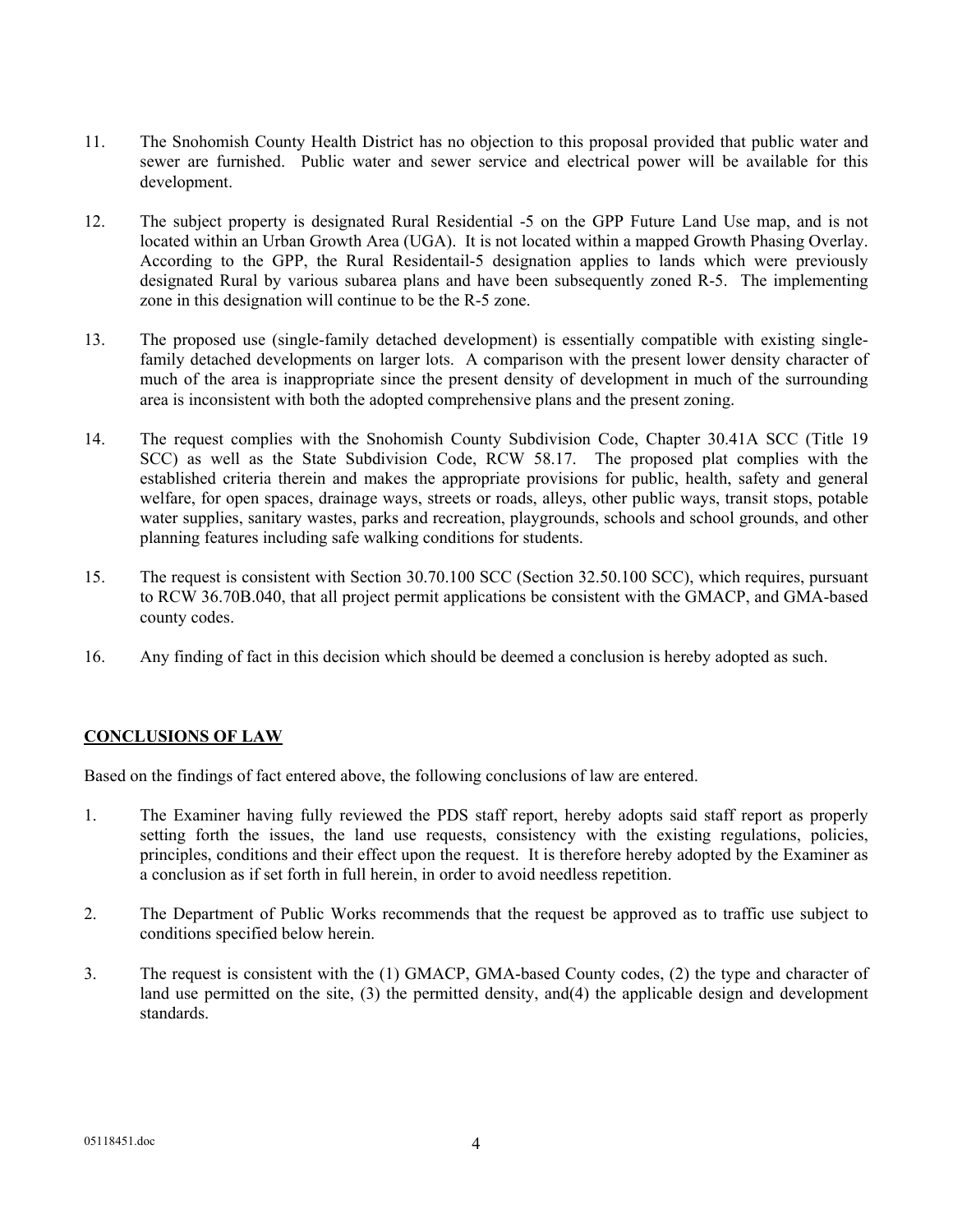4. The request should be approved subject to compliance by the applicant with the following conditions:

#### **CONDITIONS**

- A. The preliminary plat received by the Department of Planning and Development Services on November 2, 2005 (Exhibit 13A) shall be the approved plat configuration. Changes to the approved plat are governed by SCC 30.41C.330.
- B. Prior to initiation of any further site work; and/or prior to issuance of any development/construction permits by the county:
	- i. All site development work shall comply with the requirements of the plans and permits approved pursuant to Condition A, above.
	- ii. The plattor shall mark with temporary markers in the field the boundary of all Native Growth Protection Areas (NGPA) required by Chapter 30.62 SCC, or the limits of the proposed site disturbance outside of the NGPA, using methods and materials acceptable to the county.
	- iii. A final mitigation plan based on the Critical Areas Study and Buffer Mitigation Plan prepared by Wetland Resources dated October 14, 2005 (Exhibit 14) shall be submitted for review and approval during the construction review phase of this project.
- C. The following additional restrictions and/or items shall be indicated on the face of the final plat:
	- i. "The lots within this subdivision will be subject to school impact mitigation fees for the Snohomish School District No. 201 to be determined by the certified amount within the Base Fee Schedule in effect at the time of building permit application, and to be collected prior to building permit issuance, in accordance with the provisions of SCC 30.66C.010. Credit shall be given for 1 existing parcel(s). Lot 5 receives credit."
	- ii. SCC Title 30.66B requires the new lot mitigation payments in the amounts shown below for each single-family residence building permit:

\$3,521.76 per lot for mitigation of impacts on county roads paid to the County.

 These payments are due prior to or at the time of each building permit issuance. Notice of these mitigation payments shall be contained in any deeds involving this subdivision, short subdivision of the lots therein or binding site plan. Once building permits have been issued all mitigation payments shall be deemed paid by the Department of Planning and Development Services.

iii. All Critical Areas shall be designated Native Growth Protection Areas (NGPA) (unless other agreements have been made) with the following language on the face of the plat;

> "All NATIVE GROWTH PROTECTION AREAS shall be left permanently undisturbed in a substantially natural state. No clearing, grading, filling, building construction or placement, or road construction of any kind shall occur, except removal of hazardous trees. The activities as set forth in SCC 32.10.110(29)(a), (c), and (d) are allowed when approved by the County."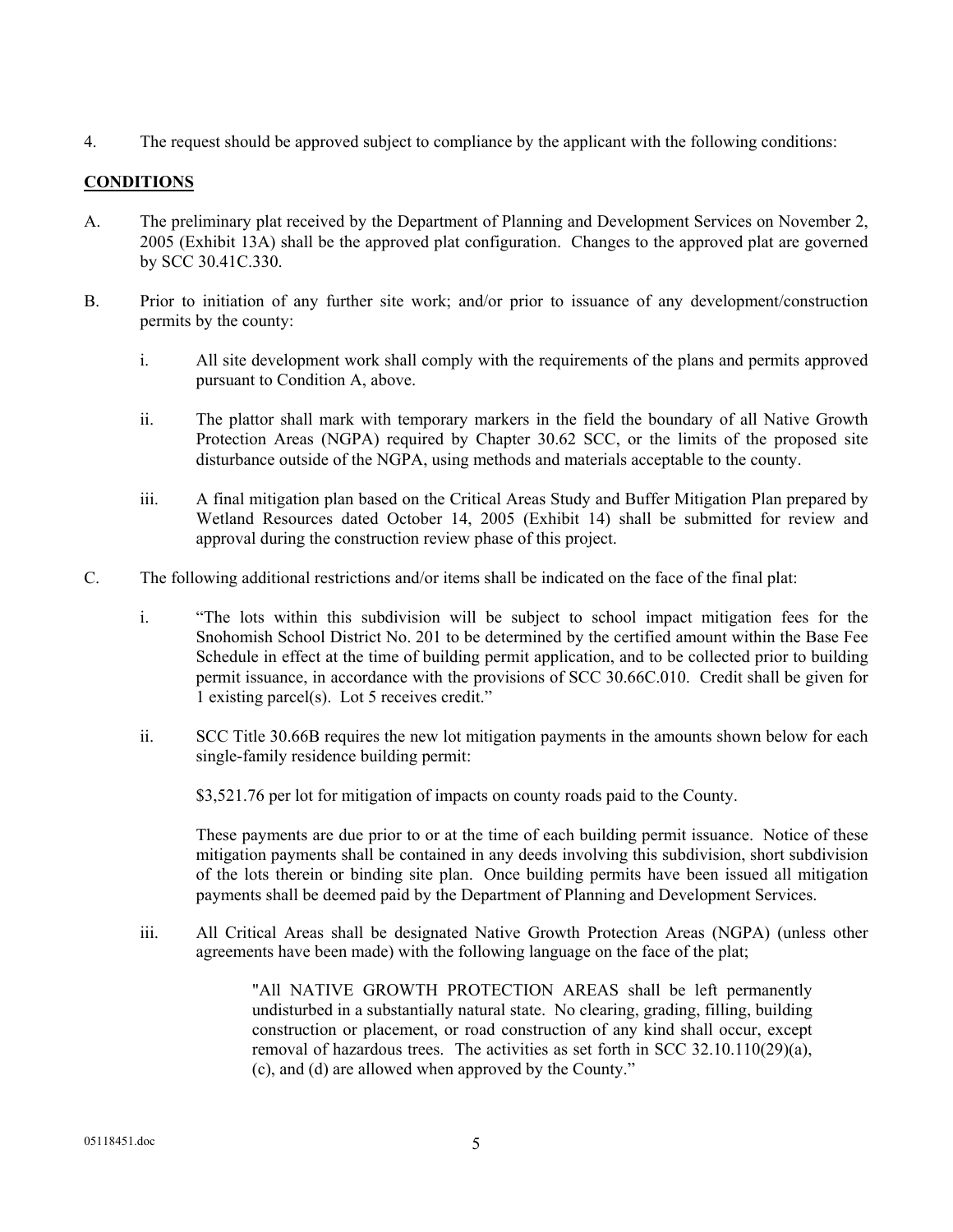- D. Prior to recording of the final plat:
	- i. The developer shall pay the County \$1,361.22 per new dwelling unit as mitigation for parks and recreation impacts in accordance with Chapter 30.66A SCC; provided, however, the developer may elect to postpone payment of the mitigation requirement until issuance of a building permit for that lot. The election to postpone payment shall be noted by a covenant placed on the face of the recorded plat and included in the deed for each affected lot within the subdivision.
	- ii. The development road (through the neighboring development to the west for Homestead Creek 04 114270) shall be designed and constructed in accordance with EDDS 3-090 for a private rural subcollector road from Dubuque Road to the access road for the subject property.
	- iii. The road within the subject development shall have been constructed in accordance with EDDS 3-080 for a private rural low volume access road.
	- iv. A walkway meeting the requirements of EDDS shall have been constructed from the intersection of the two private roads to Dubuque Road. [RCW 58.17.110, and SCC 30.66B.430 (O)]
	- v. Rural standard frontage improvements consisting of 20 feet of pavement width from the centerline of the right-of-way shall have been constructed along the subject property frontage to the intersection with the private road.  $[RCW 58.17.110, SCC 30.66B.430 (O)]$
	- vi. Native Growth Protection Area boundaries (NGPA) shall have been permanently marked on the site prior to final inspection by the county, with both NGPA signs and adjacent markers which can be magnetically located (e.g.: rebar, pipe, 20 penny nails, etc.). The plattor may use other permanent methods and materials provided they are first approved by the county. Where an NGPA boundary crosses another boundary (e.g.: lot, tract, plat, road, etc.), a rebar marker with surveyors' cap and license number must be placed at the line crossing.

 NGPA signs shall have been placed no greater than 100 feet apart around the perimeter of the NGPA. Minimum placement shall include one Type 1 sign per wetland, and at least one Type 1 sign shall be placed in any lot that borders the NGPA, unless otherwise approved by the county biologist. The design and proposed locations for the NGPA signs shall be submitted to the Land Use Division for review and approval prior to installation.

- vii. The final wetland mitigation plan shall be completely implemented.
- viii. Covenants, deeds, and homeowners association bylaws and other documents as appropriate, to be recorded prior to, or simultaneous with, final plat recording shall have been approved as to substance and completeness by the Department of Planning and Development Services, and shall at a minimum:
	- a. Establish all restricted open space as shown on the approved preliminary plat in separate tracts.
	- b. Establish a Homeowner's Association, guaranteeing maintenance of Tracts 999, 998, and 997, including the private road.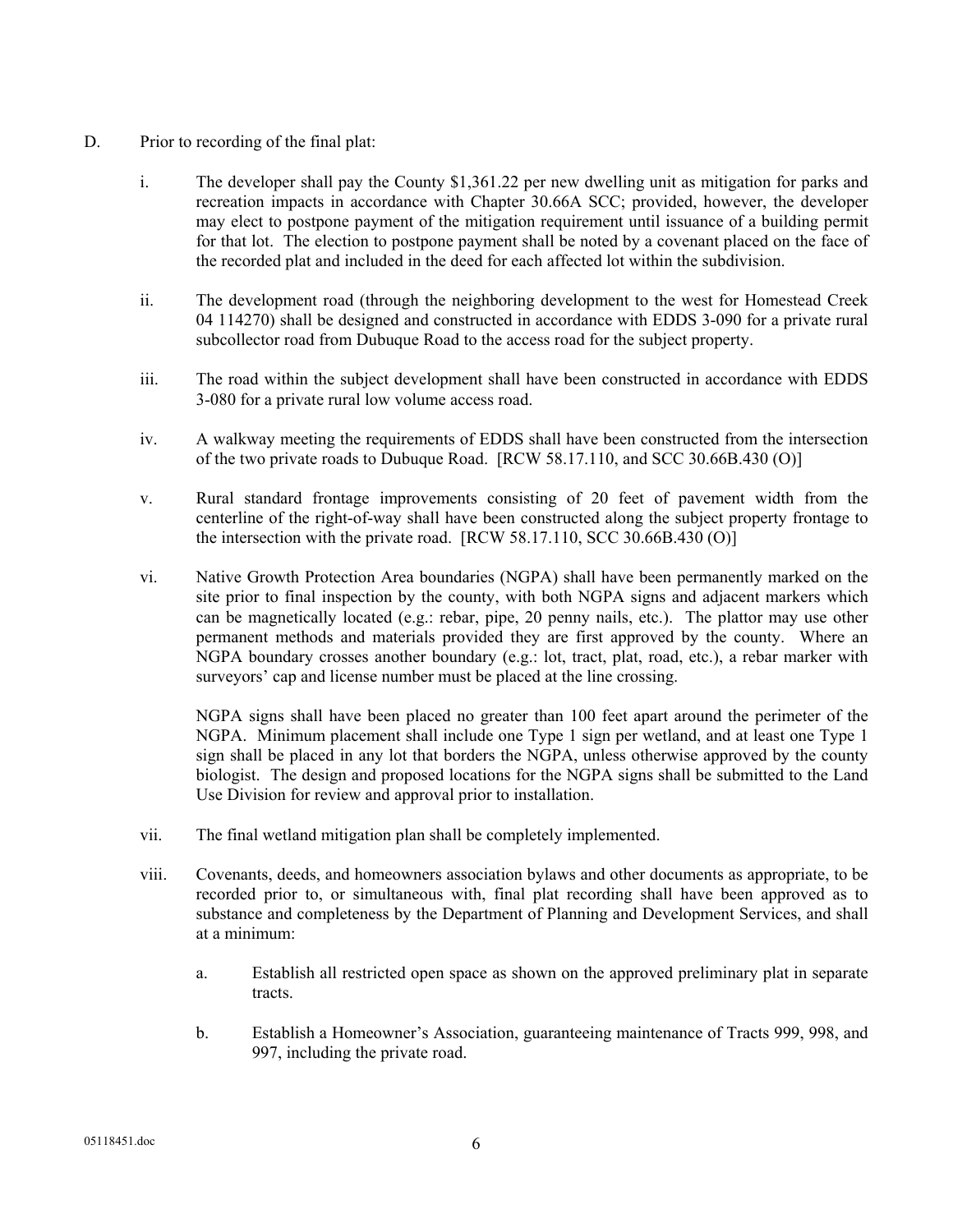- ix. A statement confirming appropriate provision for sewage disposal and potable water supplies shall be required from Snohomish Health District.
- E. In conformity with applicable standards and timing requirements:
	- i. The preliminary landscape plan (Exhibits 13A and B) shall be implemented. All required detention facility landscaping shall be installed in accordance with the approved landscape plan.
- F. All development activity shall conform to the requirements of Chapter 30.63A SCC.

Nothing in this permit/approval excuses the applicant, owner, lessee, agent, successor or assigns from compliance with any other federal, state or local statutes, ordinances or regulations applicable to this project.

- Preliminary plats which are approved by the county are valid for five (5) years from the date of approval and must be recorded within that time period unless an extension has been properly requested and granted pursuant to SCC 30.41A.300.
- 5. Any conclusion in this decision which should be deemed a finding of fact is hereby adopted as such.

### **DECISION**

Based on the findings of fact and conclusions of law entered above, the decision of the Hearing Examiner on the application is as follows:

The request for a 5-lot rural cluster subdivision on 18.88 acres is hereby **CONDITIONALLY APPROVED**, subject to the conditions set forth in Conclusion No. 4 above.

 $\mathcal{L}_\text{max}$  and  $\mathcal{L}_\text{max}$  and  $\mathcal{L}_\text{max}$  and  $\mathcal{L}_\text{max}$  and  $\mathcal{L}_\text{max}$ 

Decision issued this  $20<sup>th</sup>$  day of January, 2006.

Ed Good, Deputy Hearing Examiner

## **EXPLANATION OF RECONSIDERATION AND APPEAL PROCEDURES**

The decision of the Hearing Examiner is final and conclusive with right of appeal to the County Council. However, reconsideration by the Examiner may also be sought by one or more parties of record. The following paragraphs summarize the reconsideration and appeal processes. For more information about reconsideration and appeal procedures, please see Chapter 30.72 SCC and the respective Examiner and Council Rules of Procedure.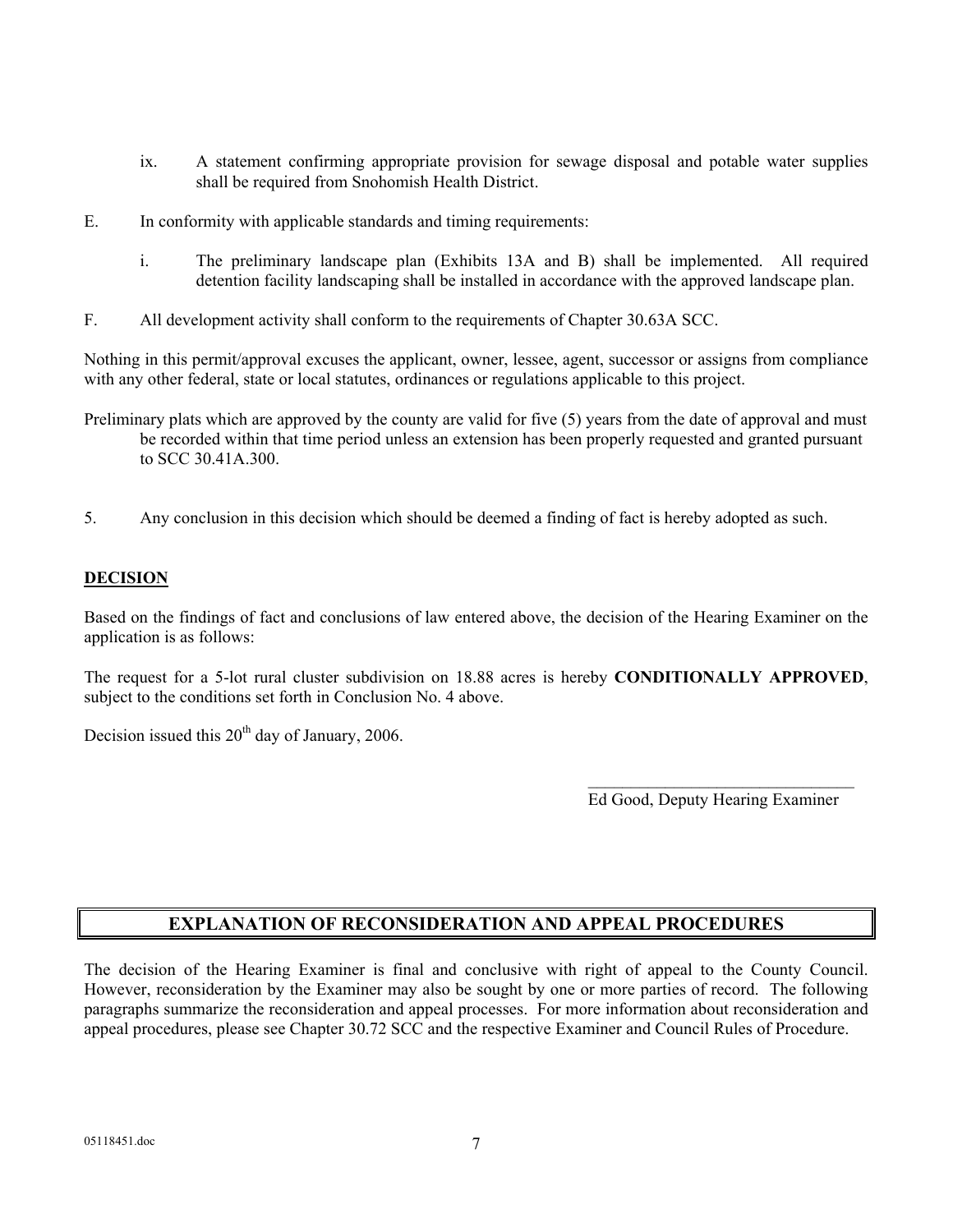#### **Reconsideration**

Any party of record may request reconsideration by the Examiner. A petition for reconsideration must be filed in writing with the Office of the Hearing Examiner, 2<sup>nd</sup> Floor, County Administration-East Building, 3000 Rockefeller Avenue, Everett, Washington, (Mailing Address: M/S #405, 3000 Rockefeller Avenue, Everett WA 98201) on or before **JANUARY 30, 2006**. There is no fee for filing a petition for reconsideration. **"The petitioner for reconsideration shall mail or otherwise provide a copy of the petition for reconsideration to all parties of record on the date of filing." [SCC 30.72.065]**

A petition for reconsideration does not have to be in a special form but must: contain the name, mailing address and daytime telephone number of the petitioner, together with the signature of the petitioner or of the petitioner's attorney, if any; identify the specific findings, conclusions, actions and/or conditions for which reconsideration is requested; state the relief requested; and, where applicable, identify the specific nature of any newly discovered evidence and/or changes proposed by the applicant.

The grounds for seeking reconsideration are limited to the following:

- (a) The Hearing Examiner exceeded the Hearing Examiner's jurisdiction;
- (b) The Hearing Examiner failed to follow the applicable procedure in reaching the Hearing Examiner's decision;
- (c) The Hearing Examiner committed an error of law;
- (d) The Hearing Examiner's findings, conclusions and/or conditions are not supported by the record;
- (e) New evidence which could not reasonably have been produced and which is material to the decision is discovered; or
- (f) The applicant proposed changes to the application in response to deficiencies identified in the decision.

Petitions for reconsideration will be processed and considered by the Hearing Examiner pursuant to the provisions of SCC 30.72.065. Please include the County file number in any correspondence regarding this case.

#### **Appeal**

An appeal to the County Council may be filed by any aggrieved party of record. Where the reconsideration process of SCC 30.72.065 has been invoked, no appeal may be filed until the reconsideration petition has been disposed of by the hearing examiner. An aggrieved party need not file a petition for reconsideration but may file an appeal directly to the County Council. If a petition for reconsideration is filed, issues subsequently raised by that party on appeal to the County Council shall be limited to those issues raised in the petition for reconsideration. Appeals shall be addressed to the Snohomish County Council but shall be filed in writing with the Department of Planning and Development Services, 2<sup>nd</sup> Floor, County Administration-East Building, 3000 Rockefeller Avenue, Everett, Washington (Mailing address: M/S #604, 3000 Rockefeller Avenue, Everett, WA 98201) on or before **FEBRUARY 3, 2006** and shall be accompanied by a filing fee in the amount of five hundred dollars (\$500.00); PROVIDED, that the filing fee shall not be charged to a department of the County or to other than the first appellant; and PROVIDED FURTHER, that the filing fee shall be refunded in any case where an appeal is dismissed without hearing because of untimely filing, lack of standing, lack of jurisdiction or other procedural defect. [SCC 30.72.070]